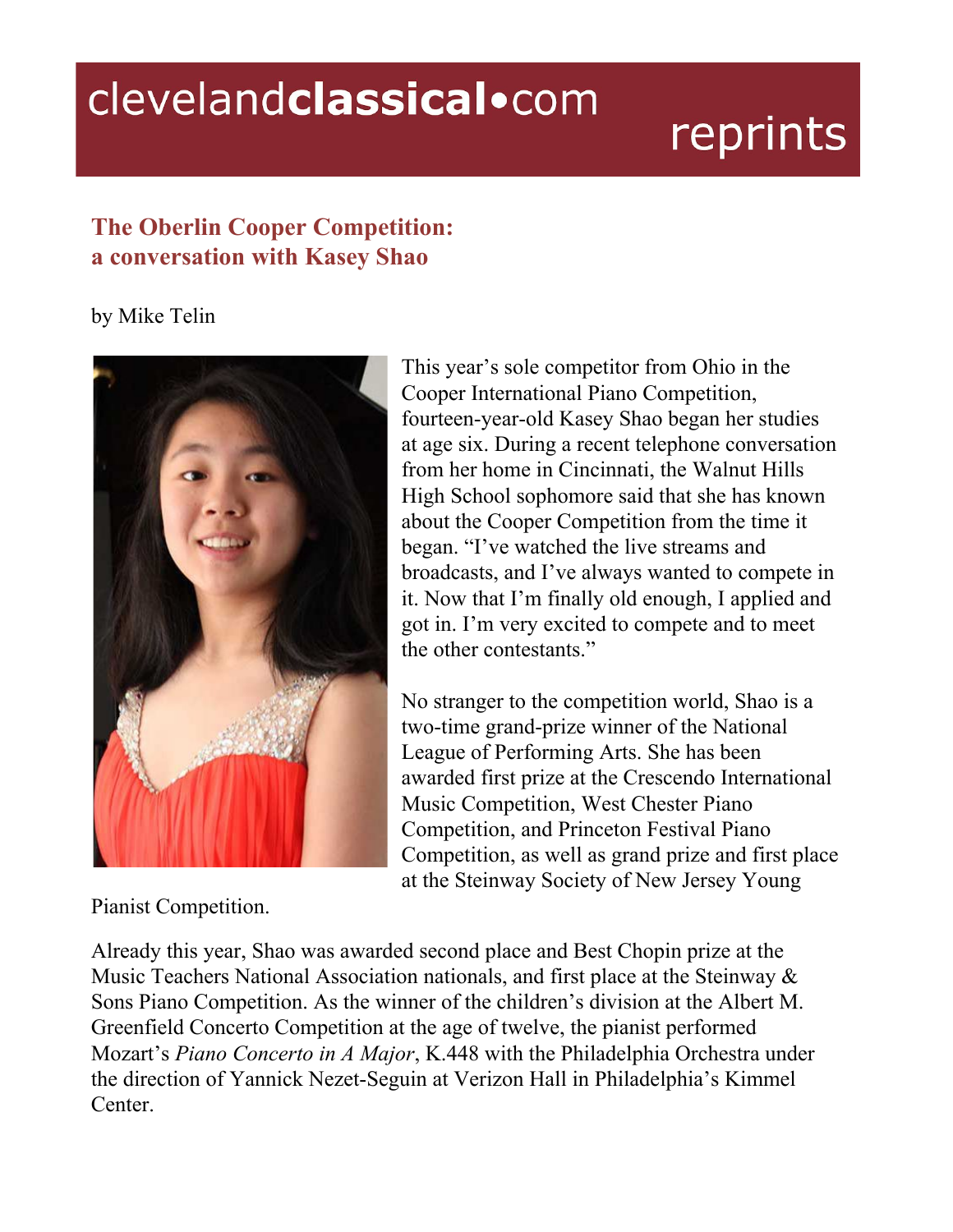"I love competing," she said, "but it's more than that. It's about sharing your joy for the music with the audience."

Shao will arrive at the Cooper prepared to play works by Beethoven, Chopin, Liszt, and Albeniz as well as Webern's *Variations for Piano* Op. 27. "My teacher, Professor Ran Dank, gave it to me. At first I didn't like it," she said. "The Webern was one of the first twelve-tone pieces I played. It took a long time to analyze, but once I began to understand it, the piece became a part of me, and now I enjoy playing it."

Shao noted that the work is not really a set of variations. "Webern said that it is the third movement that is a variation on the first movement. The first movement is in sonata form, but he uses a mirror technique so phrases are reflected  $-$  it has this really cool structure –– and the second movement is in binary form." Regarding the third she said, "you have to break it down and see how each variation relates to the other and has its different style and voice — my teacher was very helpful in figuring all of that out."

Shao's ability to break down musical lines will also be showcased during Shostakovich's *Prelude and Fugue in D-flat*, Op. 87, No. 15. What secrets does she have for playing a fugue? "The most important thing is learning the notes," she said with a laugh. "This fugue is really biting — the theme is chromatic, and it comes back a lot, but it's hidden in between all of these different voices. At first it sounds like a lot of noise, but again, once you break it down and pick out the theme and the different episodes and interlocking motifs he puts in, it's a fun piece. The prelude is a brisk waltz, and at the beginning he includes the "We Wish You a Merry Christmas" motif."

Additionally, the young pianist has chosen to play Bach's *Prelude and Fugue* No. 15 in G, BWV 884, from Book II of *The Well-Tempered Clavier.* Is her approach to playing a fugue by Bach any different from playing one by Shostakovich? "A lot is similar," she said. "Shostakovich based his own set of *24 Preludes and Fugues* on Bach's set of 24. In Bach, each one has its own voice and feeling, and the one that I am playing is very sunny and charming. It's short but filled with flourishes, and is fun to play."

Born in Louisville, Kasey Shao moved to Philadelphia with her family where she lived for ten years. The family then moved to Cincinnati when her father accepted a position as a professor of immunology at the University of Cincinnati, and she soon began studying with Ran Dank.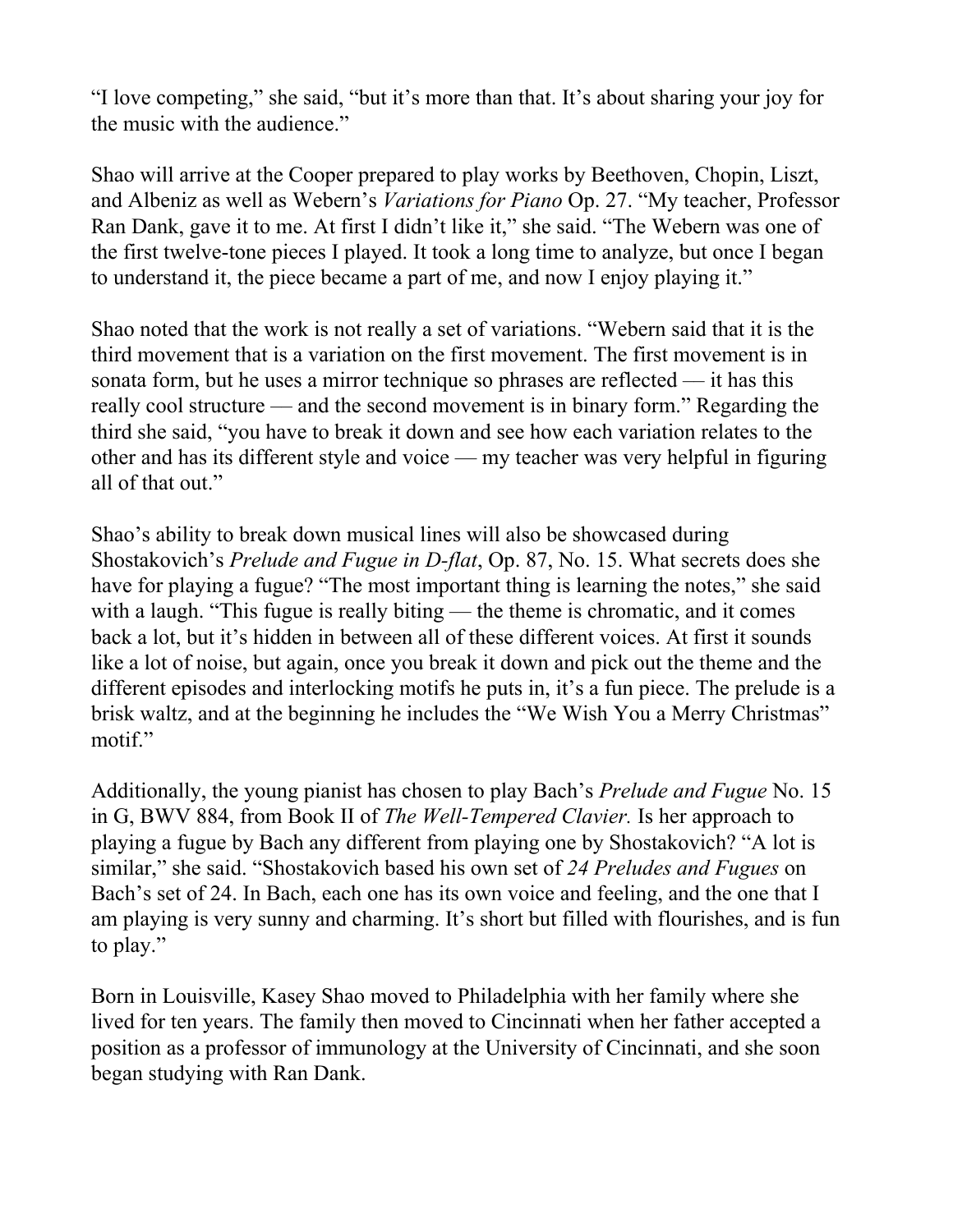"He's very knowledgeable and I've learned a lot about different musical styles and techniques. He has a friendly approach, and his unique technique helps me with my sound production and musicality. I feel like my playing has improved so much with him."

When asked about her performance with the Philadelphia Orchestra, Shao said it was a dream come true. "Yannick is a fun guy. He's really open, and it was so easy to talk to him about interpretation. The Orchestra is so nice –– it felt like a big family."

Although Shao's musical goal is to be a concert pianist and to travel around the world performing in big venues, she said that a musician's career isn't only about being a soloist. It's also about collaboration.

"Since third grade I've accompanied my school orchestra, choir, and band, and in middle school I was a part of the jazz band and chamber orchestra. I really enjoy chamber music — I've played piano four hands and in a couple of trios. I feel like it's important to play with other instruments because a lot of my teachers have told me that the piano is like an orchestra. Collaborating with other instruments helps me with my music because it gives me insights into what they sound like."

Given all of Shao's musical accomplishments, it would be natural to think that she has little time for anything else — but think again. "Walnut Hills is a great school. I'm part of the Science Olympiad and I learn a lot from my teammates. I'm also part of the Model United Nations and flew to the conference this year at Harvard with a couple of teammates." The pianist was also recently inducted into the National French Honor Society.

Additionally, Shao serves as a staff writer for the school newspaper. "I do a lot of interviews and articles. It's really fun." How does she prepare to conduct an interview? "A lot of my friends are in *Chatterbox* so I get some help from them, but I mainly got help from my brother who was the editor-in-chief of the newspaper at his high school in Philly. I try to learn about the person I'm interviewing, and I try to be knowledgeable about the subject so I can have a conversation." Has she considered being a music writer? "Not really," she said laughing.

I asked Shao if there was anything else that she wanted to share about herself. "I love reading dystopian novels. I like Ray Bradbury and George Orwell short stories. They are so imaginative and get you to think outside the box. I also love art because my mom is an artist. I took a sculpting class at school and that was fun. My favorite artist is René Magritte, he's famous for putting ordinary objects into unusual contexts. In